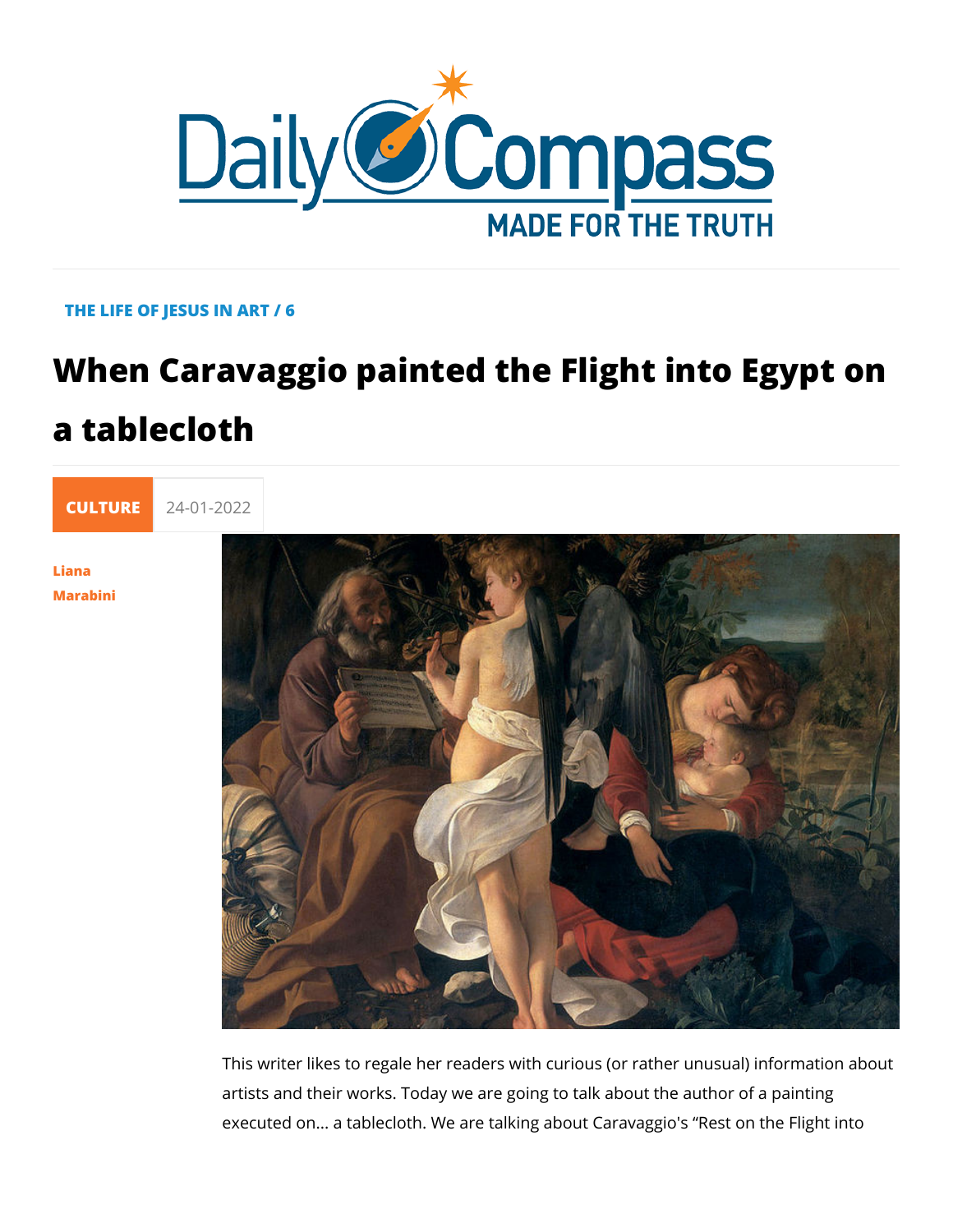Egypt" (to keep with the theme of the life of Jesus depicted in works of art).

**Perhaps the artist was short of money** and could not afford a canvas to paint on, or perhaps he simply wanted to experiment: we will never know the real reason. The fact is that this extraordinary picture was painted on a piece of Flanders canvas, which at the time (and not only then) was used to make tablecloths.

Michelangelo Merisi (1571-1610), known as Caravggio, had a short and tempestuous life. The undisputed leader of the Baroque, he is an artist who can be considered a 'photographer' because of the intense precision of the details in his works.

**This painting is no exception**: in a rustic scene, we see loseph and Mary sitting side by side, with the Child Jesus tenderly held by his mother and an angel playing the violin. The four characters are portrayed in minute detail: the gnarled, arthritic fingers of the elderly Joseph, the angel's ruffled hair, the musical score, the baby's pink cheeks and Mary's bowed head resting her cheek on the Child's head are elements of astonishing realism. The viewer can almost hear the rustling of the wind in the leafy branches of the tree that forms the backdrop to the Holy Family, the buzzing of insects, and the sound of the violin. The colours are vivid, except for the angel, who is wrapped in a white cloth and has curious black wings.

The painting, produced in 1597, depicts a New Testament episode in which the Holy Family fled to Egypt to escape the massacre of the Innocents ordered by Herod.

**Recent laboratory investigations** have revealed that it is painted on Flanders canvas: it was indeed an unusual material. According to recent research by Lothar Sickel, the painting belonged to Girolamo Vittrici, brother-in-law of Prospero Orsi, a friend of Caravaggio's. After Girolamo's death, his sister Caterina sold it to Cardinal Camillo Pamphilj (1622-1666), in whose collection it remained forever: in fact, the painting is still on display in the Pamphilj Gallery in Rome.

**At that time Caravaggio was in Rome,** the beating heart of art, attracting artists from all over the world. The main reason was that the city was home to the greatest patron of all time: the Church.

Caravaggio's century marked the decline of the Papal State: with the Counter-Reformation after 1545, the Church of Rome devoted itself to patronage in the arts, which it considered essential to promulgate the faith. These events formed the background to Michelangelo's birth.

He was born in Milan, but had spent his childhood in Caravaggio, a small town where his family came from. They had been forced to flee Milan, hit by the bubonic plague, when Michelangelo was five years old. But escape did not save them: his father and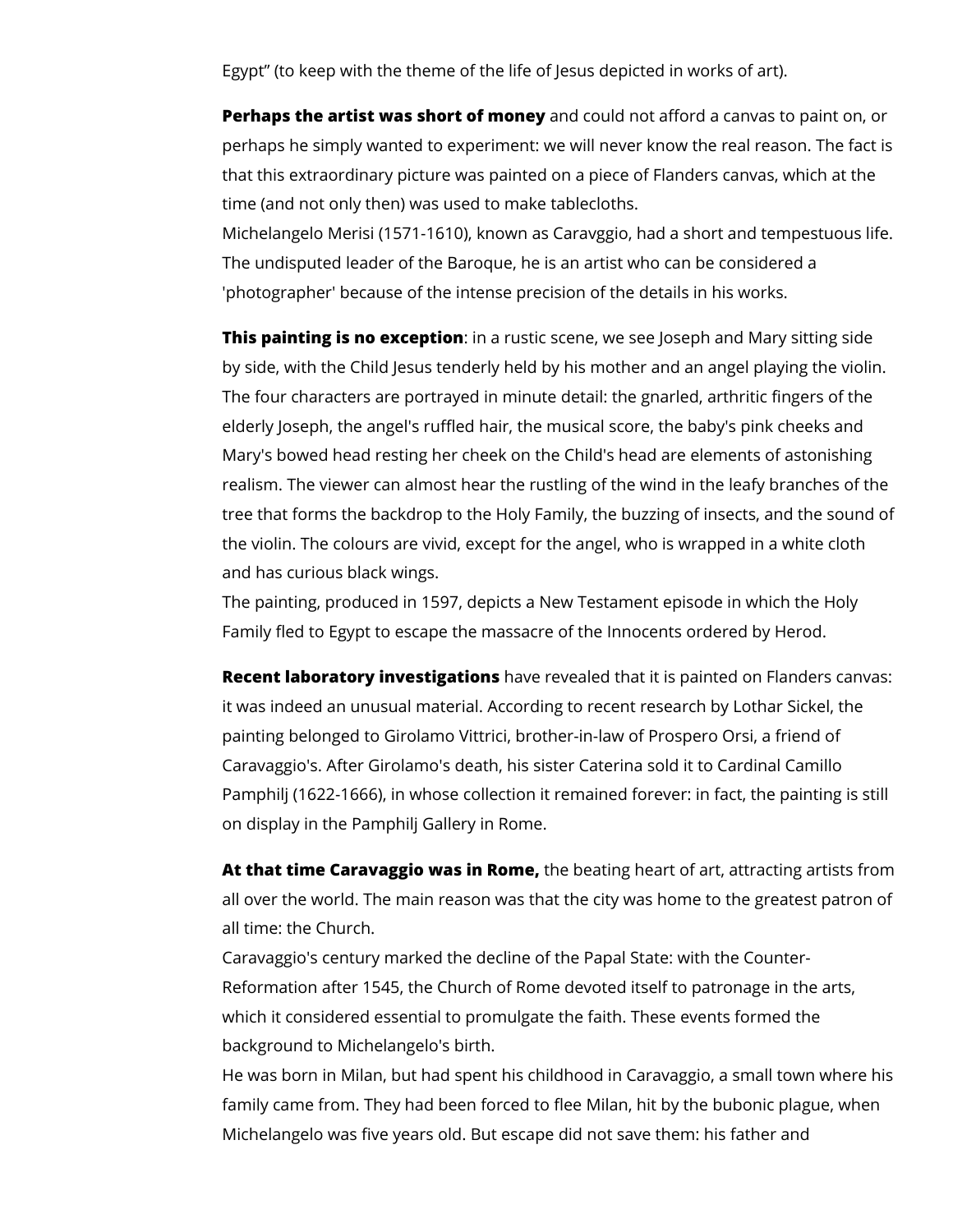grandparents were killed by the terrible disease.

**His mother, Lucia Arisi, raised the four children alone.** Little Michelangelo immediately showed a difficult character: impulsive and quarrelsome, he was difficult to educate. His uncle decided to set him straight by sending him to Milan to work in a workshop at the age of 12. The workshop was that of Simone Peteranzo, a pupil of Titian. Michelangelo thus benefited from an excellent school, even if his master's excessively mannerist style did not influence the young man too much, who preferred a more realistic style of painting. If nothing else, he learned to perfection how to mix colours, choose the right brushes, prepare canvases, and set up frames.

**Fate brought him into contact with the Archbishop of Milan, Carlo Borromeo,** a

prince of the Counter-Reformation, who frequented Peteranzo's workshop and commissioned work from him, especially frescoes for the many churches in the diocese. The future saint was impressed by the quality of Michelangelo's painting. He, who saw in the poor the image of Christ, was captivated by the characters, inspired by the women and men of the people, that the young artist painted. Many critics claim that Carlo Borromeo had a decisive influence on Caravaggio's art.

**At the age of 21, the young man went to Rome, the cradle of art at the time**. And he was not alone: hundreds of young artists arrived in the city, full of hope and justified expectations: Pope Clement VIII had decided to renovate the countless existing churches and build new ones, with the aim of turning the city into a recognisable symbol of a reawakening of the Catholic faith. Therefore, there was a lot of work for aspiring artists. His life in Rome was hard at first, but soon the young Caravaggio was noticed first by Lorenzo Siciliano, whose studio was inundated with commissions and who tended to exploit the artists somewhat, and then by Giuseppe Cesari, also known as Cavaliere d'Arpino, who was Pope Clement's favourite painter and one of the most important painters in Rome at that time. And here began his unstoppable artistic rise.



**Two caravages is most famous paintings date from this period:** "Boy Peeling Fruit" (Longhi Collection, Florence) and "Boy with a Basket of Fruit" (Borghese Gallery, Rome); his friend Mario Minniti, then 16 years old, modelled for both of them. But Caravaggio himself was the model for one of his paintings from that period, "Young Sick

Although highly regarded artistically, Caravaggio was less so from a personal point of had a far from spotless 'criminal record', accustomed as he was to brawls and various acts against the law such as assaults (even against the police) and bad company. His 17th century biographer, Joachim von Sandrart (1606-1688), who was also a painter,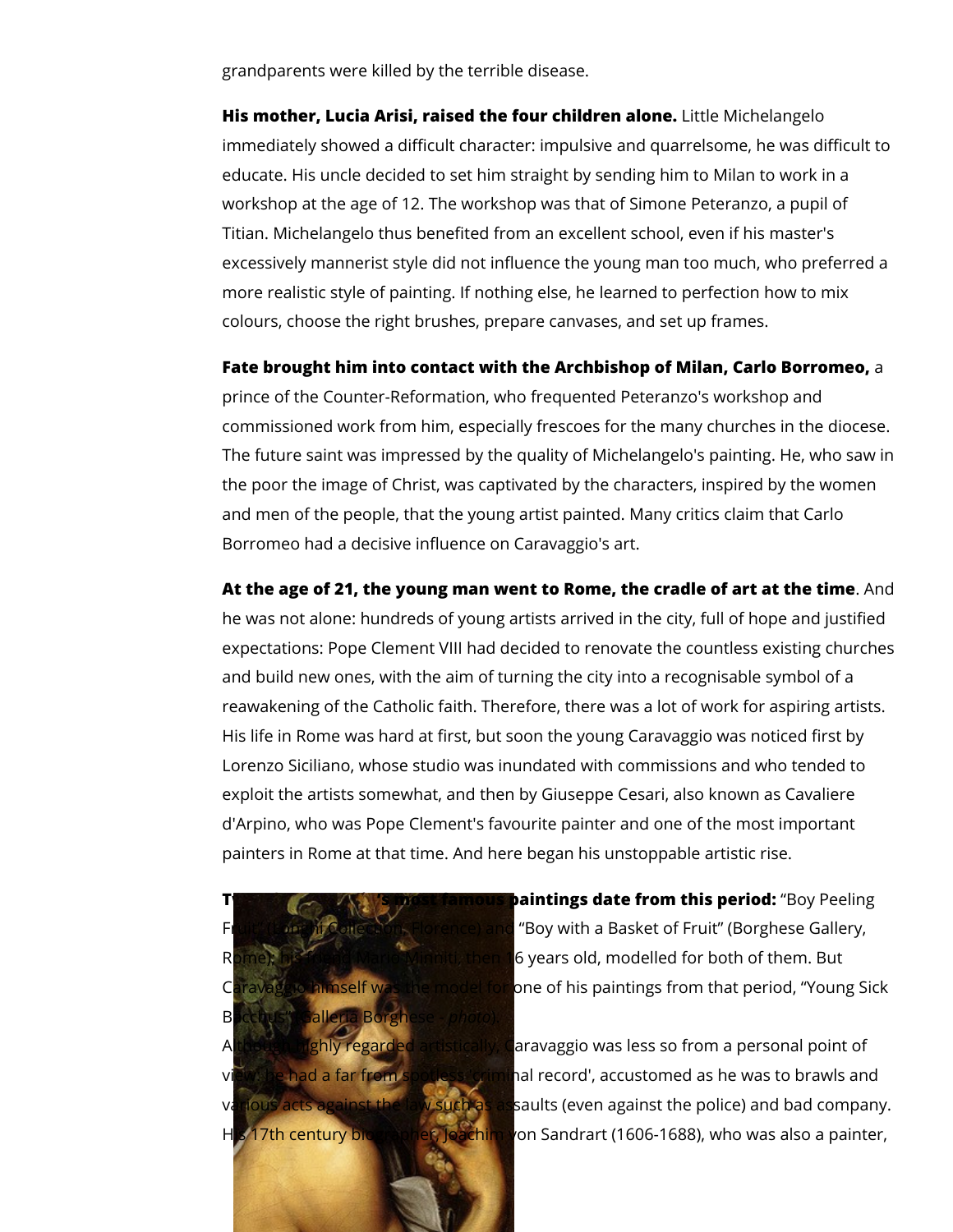states that Caravaggio "went around with his young friends, mostly brazen, bold, painters and swordsmen, who lived under the motto *nec spe, nec metu* (without hope, without fear). In the Roman police records of his time we find libels, street fights, desecration of other people's homes, stones against the police, arrests and reports, and more.

#### **However, he had the enormous good fortune to find a sensitive and powerful**

**patron**, Cardinal Francesco Maria del Monte, who bought his first two famous paintings, painted in 1594, "The Cardsharps" (now in the collection of the Kimbell Art Museum, Fort Worth, USA) and "Buona Ventura" (now in the Pinacoteca Capitolina, Rome). Thanks to Cardinal del Monte, Caravaggio had the opportunity to gain an important clientele among the Roman nobility. He achieved glory with the commission for the decoration of the Contarelli Chapel in the Church of San Luigi dei Francesi in Rome, for which, again thanks to the intercession of Cardinal del Monte, the artist was commissioned to paint two large canvases for the side walls of the chapel, depicting scenes from the life of St Matthew. The result was two absolute masterpieces, characterised by the chiaroscuro that we find in all the artist's future works, a technique that was called "Tenebrism" (from the Italian *tenebroso,* dark, gloomy, mysterious).

**Thanks to these paintings he was called the 'Most famous painter in Rome'** and received numerous important and well-paid commissions.

But the glory was short-lived. The ugly nature of the man, who did not hesitate to exploit the name of Cardinal del Monte, got the better of the artist's fame and the inevitable happened on a May afternoon in 1606: he killed Ranuccio Tomassoni di Terni, a member of a military family of the pro-Spanish faction, in a duel.

The precise motive is unknown: historians do not agree on whether the bone of contention was a question of jealousy over a woman or, more banally, a game of *pallacorda* (similar to tennis). Recent studies indicate that the artist was provoked and that the killing was in fact an accident: the aggressor was Tomassoni, who, moving backwards, stumbled as Caravaggio's thrust reached him with fatal outcome (Sandro Corradini, *"Caravaggio, materiali per un processo",* Rome 1993, p. 70-72).

**Caravaggio was condemned to capital punishment**, a sentence pronounced by the pope himself (Paolo V Borghese). The Pope granted license to anyone in the Papal States to kill the painter and to display his decapitated head as testimony that justice had been done. Caravaggio had no choice but to take refuge first in the Colonna Palace in the Colli Albani above the city and then, still under the protection of this powerful family, he managed to escape to Naples (which at that time was, after Paris, the most populous